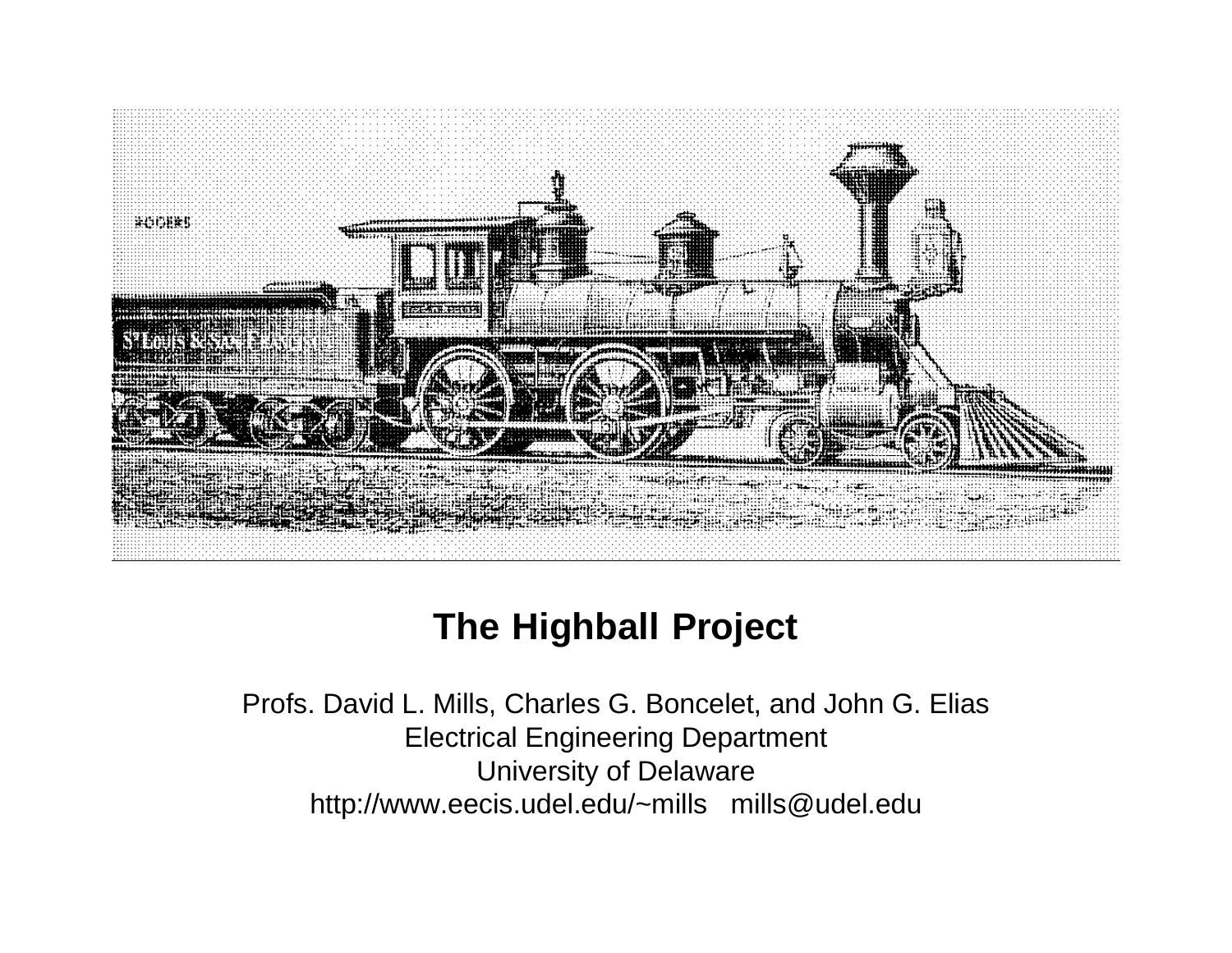## **The Highball Project**



- • The players, past and present
	- **–**Protocol design and synchronization algorithms: David Mills
	- **–**Scheduling algorithms: Charles Boncelet, Ajit Thyagarajan
	- **–**Hardware design and fabrication, John Elias
	- Grad students: Paul Schragger (scheduling algorithms), Alden Jackson (protocol simulation), Timothy Hall (control program and hardware), timekeeping analysis (Kenneth Monington)
	- **–**The renewable Undergraduate Army also serves
- • The resources
	- **–**DARPA/CSTO \$849K over 4 years
	- **–**NSF/DNCRI \$100K over 3 years, renewed \$100K over 3 years
	- **–**U.S. Navy and U.S. Coast Guard \$loose change
	- DARTnet nationwide testbed for synchronization experiments
	- **–** Dedicated Ethernet/FDDI LANs: 18 workstations, 5 routers, 2 special servers with total of 500MB RAM, 10GB disk and 3xT1 to WANs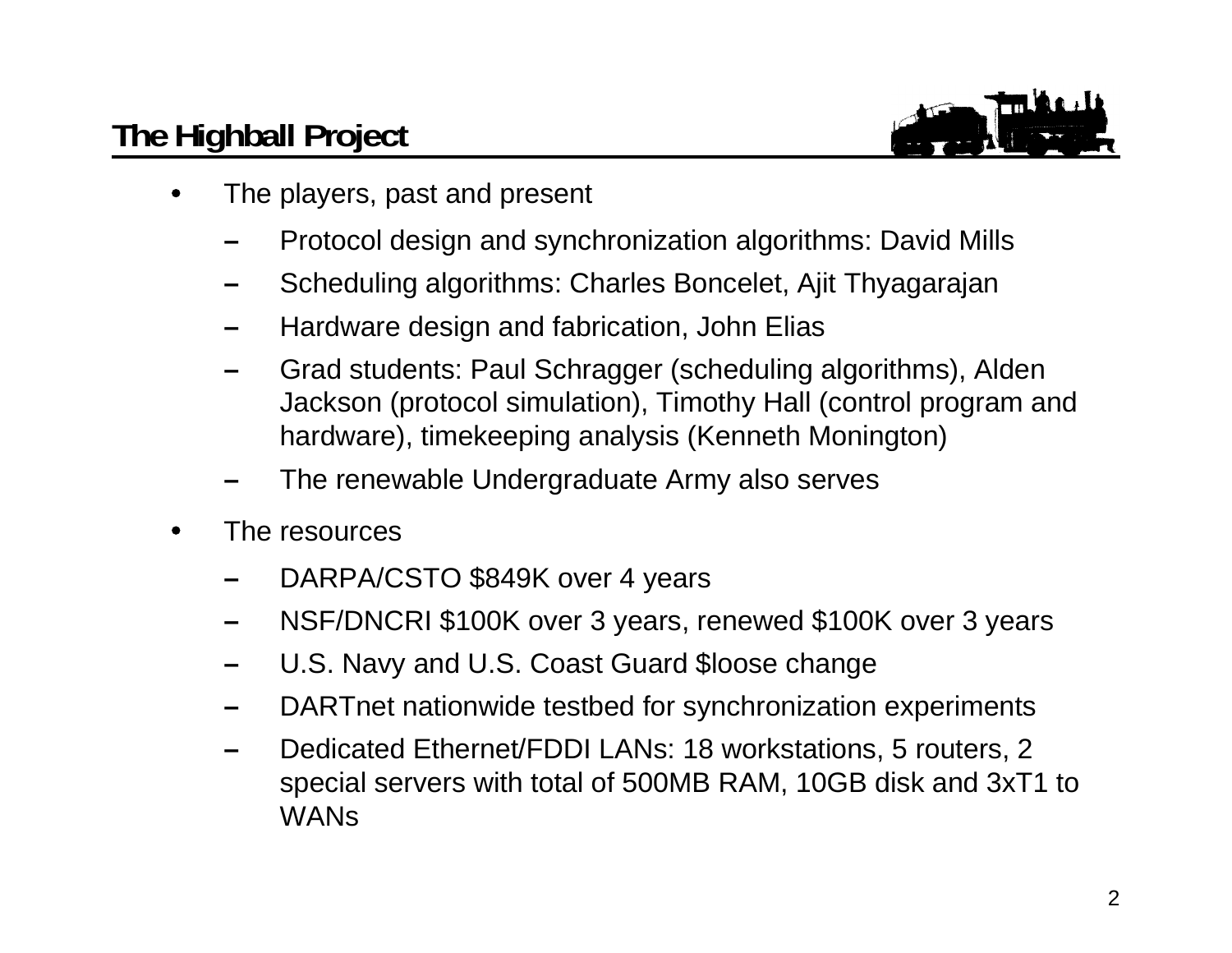



- •WAN interconnect of high-speed LAN clusters (NREN overlay?)
- • Additional targets include space tracking, telemetry, control and remote sensing for NASA Space Station and similar applications
- • Technology applicable to DARPA Multiple Satellite System at 10 Mbps, NASA Advanced Communications Technology Satellite at 1 Gbps
- •Possible alternative for city stoplights (scheduling algorithm)
- •Provide alternative to ATM for high speed bursty users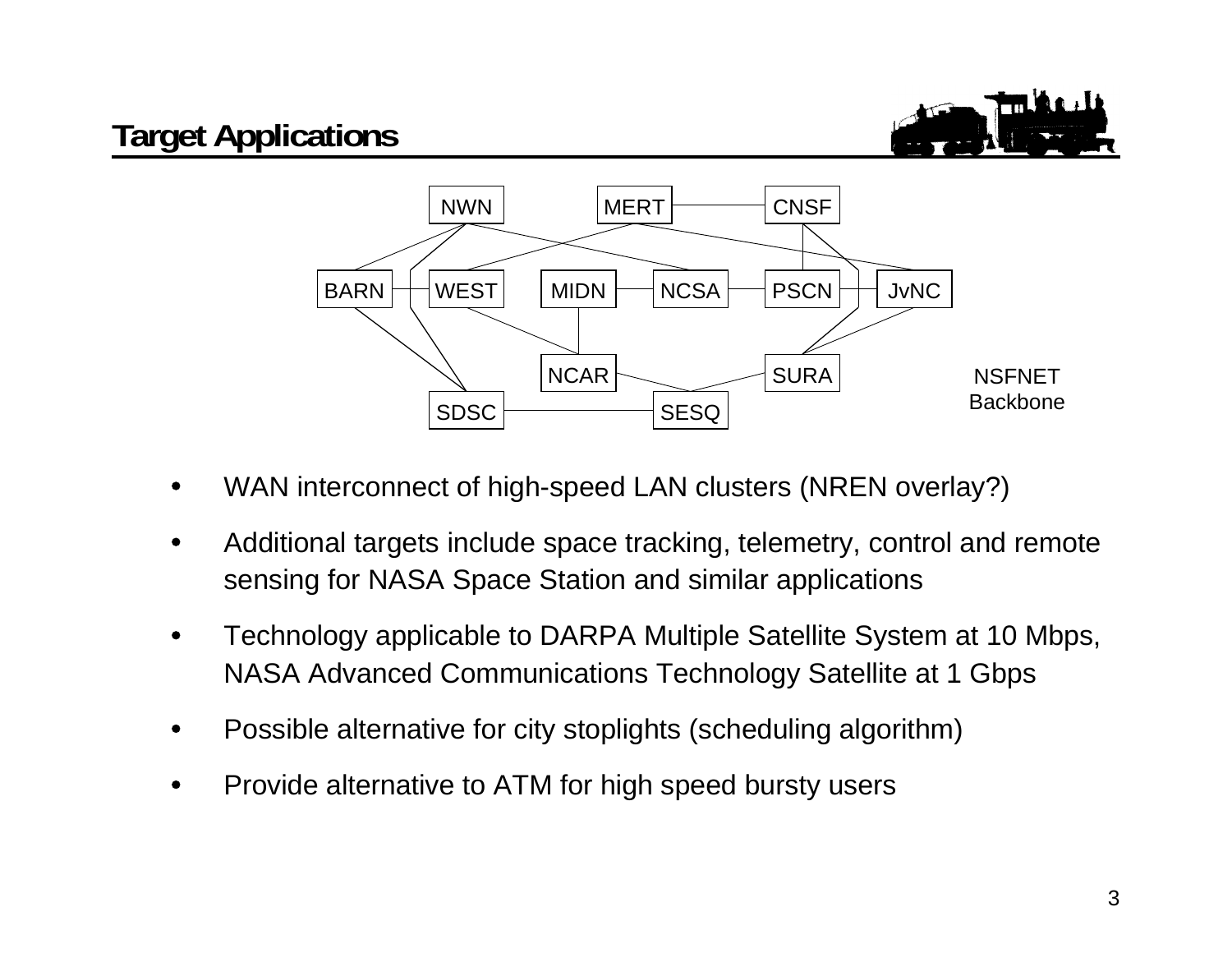

- •Data are buffered only in the hosts or on network links, not in the nodes
- • Hosts send reservation requests to local node, which encapsulates them in periodic control bursts sent via multicast to all other nodes
- $\bullet$  Nodes run a distributed scheduling algorithm which constructs synchronous switch schedules for each node
- •Switch schedule reconfigures crossbar just-in-time as bursts fly by
- •Hosts gate data burst to local crossbar when enabled by local node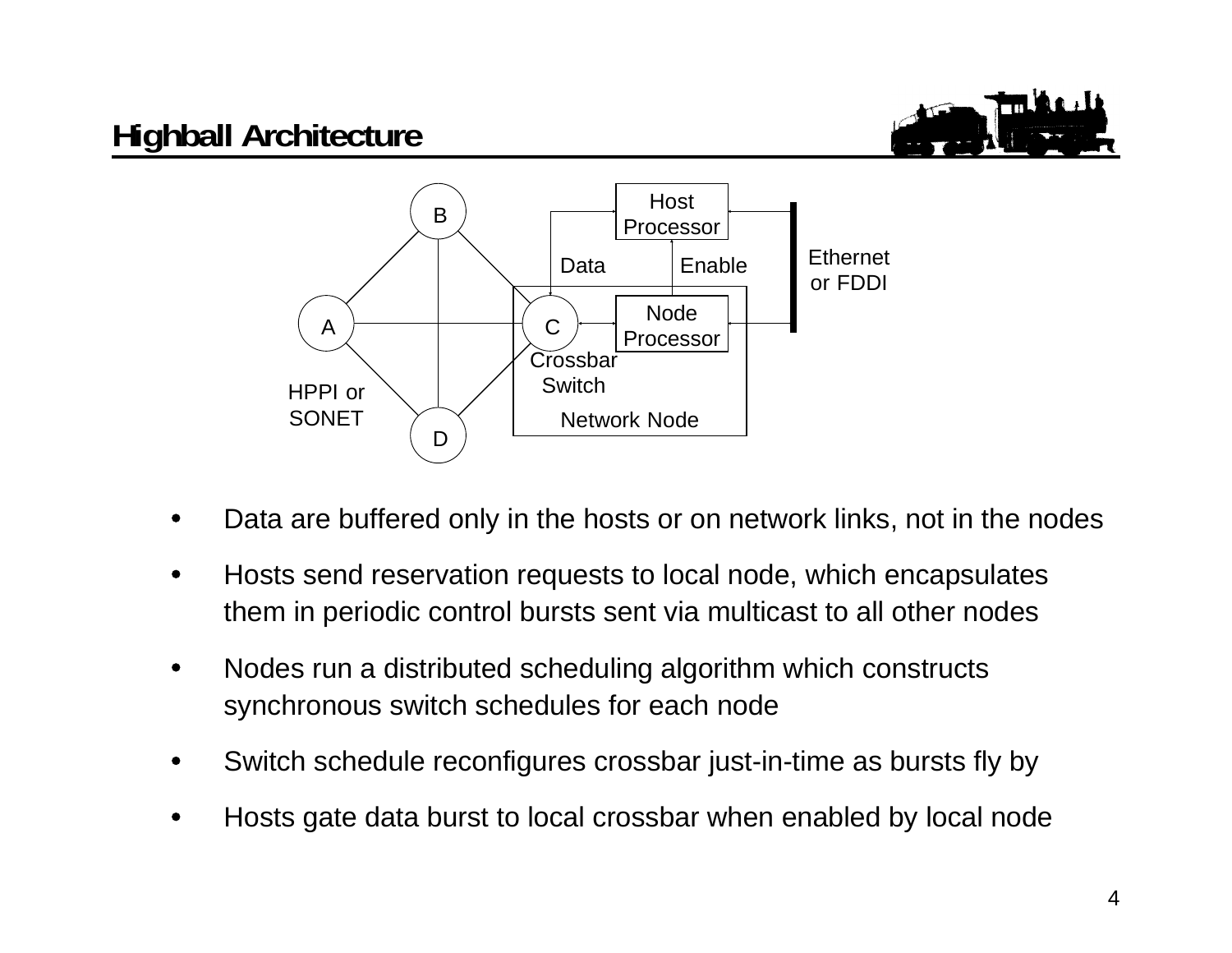## **Assumptions**



- •Very low latency between host and local node
- •Very large delay-bandwidth product: 30 ms and 1 GHz typical
- •Data bursts are very large and occur relatively infrequently at each host
- • Network is transparent to data rate, transmission format and modulation (with analog data interfaces and crossbar switches)
- •Transmission can be unicast or multicast and on-demand or scheduled
- • Service is intended for:
	- **–**Transparent data rates and encoding formats; e.g., MSK codecs
	- **–** Point-to-point and multicast isochronous applications; e.g., interactive visualization and motion video
	- Burst file transfers for national data forests and supercomputers
	- **–** Real-time remote-sensing and data acquisition; e.g., ocean radar, digital map retrieval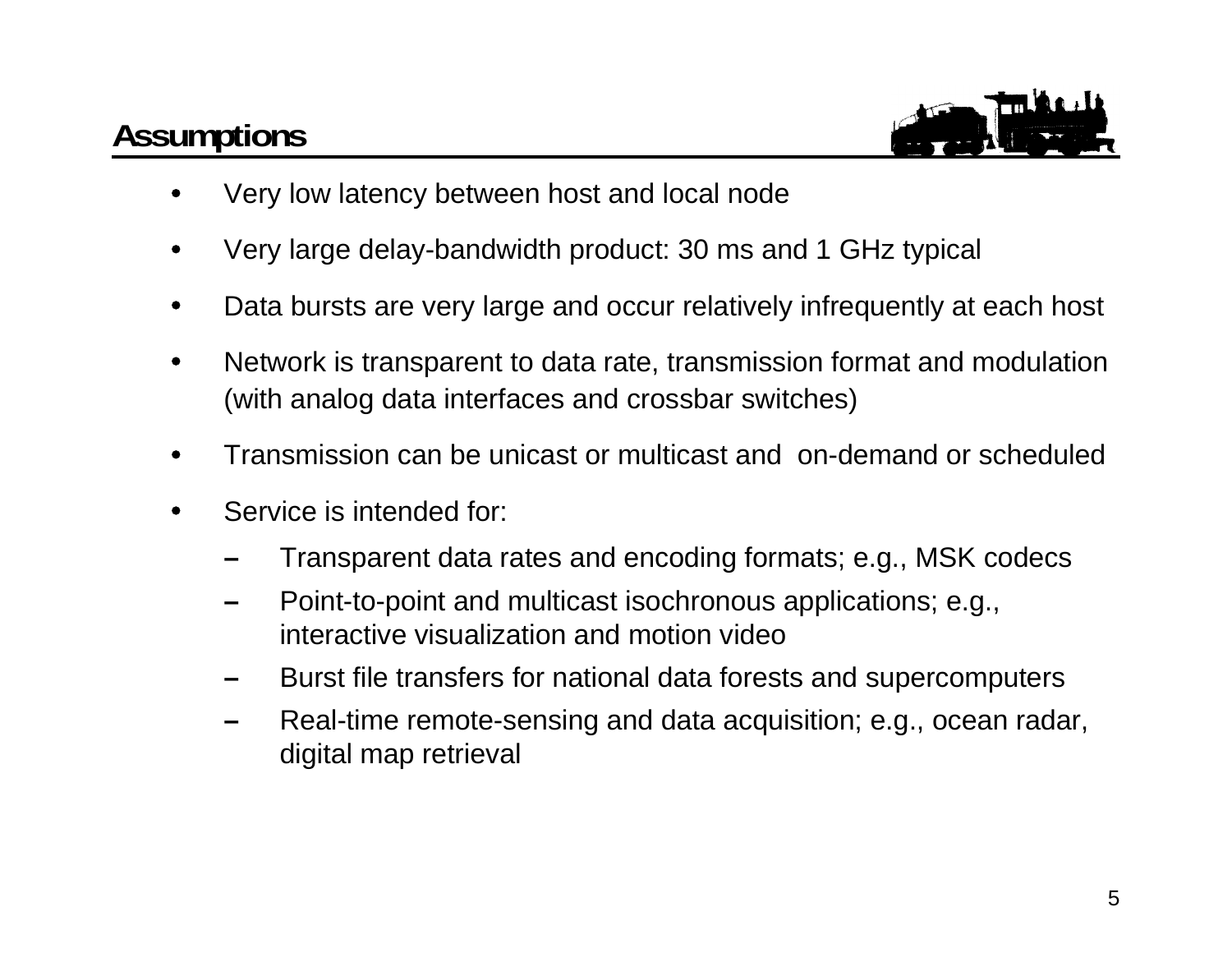

- • Exhaustive enumeration of all paths (Trailblazer)
	- **–** Efficient probabilistic enumeration; baseline for complexity evaluation
- • Selective augmentation of existing paths (Pathfinder)
	- **–** Computational efficient for most schedules; exceptions expected to be rare
- • Breadth-first search (labeling algorithm)
	- **–**Adaptive techniques designed to reduce the impact of scaling
- • Schedule simulator implemented and tested
	- **–**Explore heuristics techniques
	- **–**Assist evaluation and comparison
- • Protocol simulator implemented and tested
	- **–**Explore initial-synchronization issues
	- **–**Determine impact of errors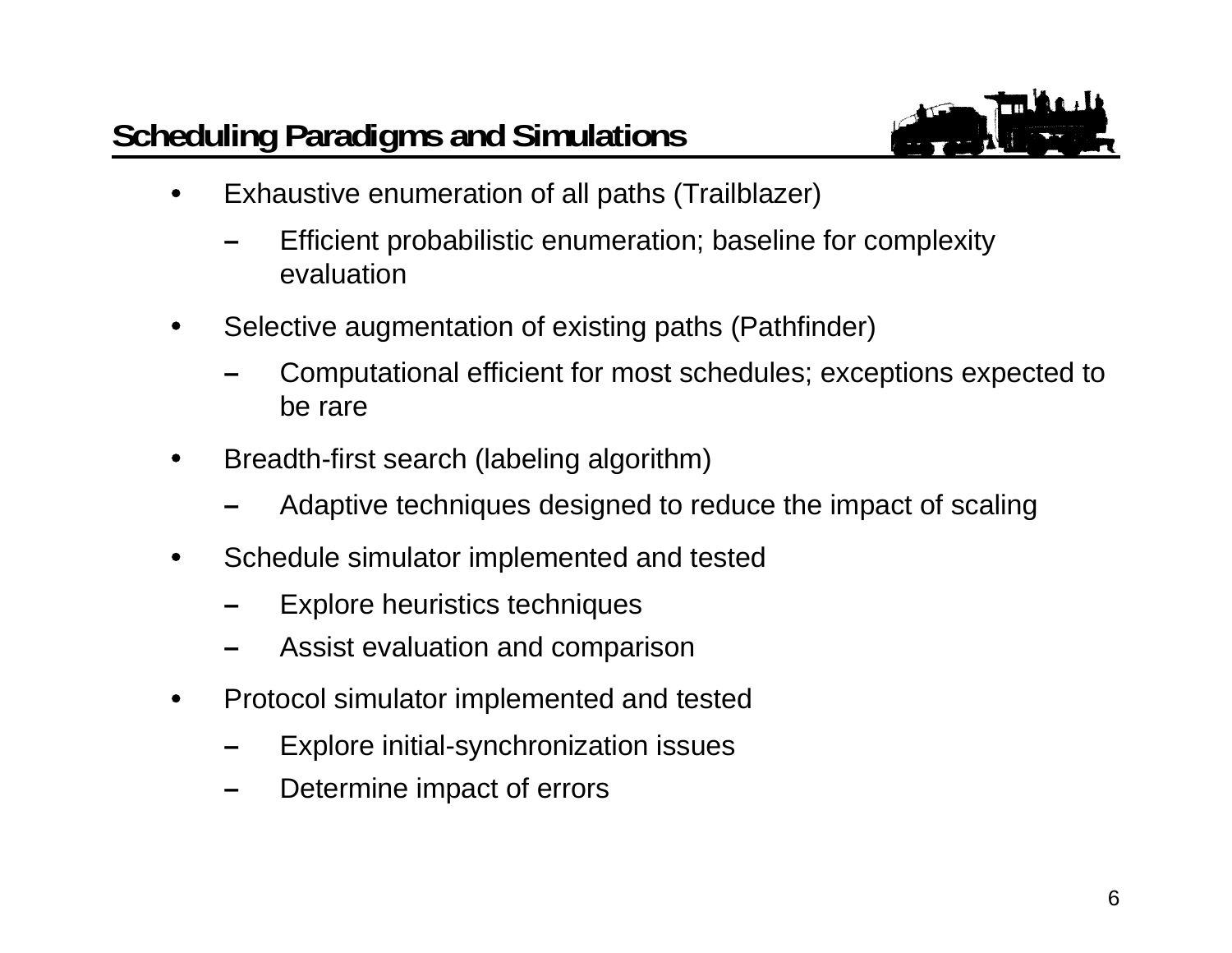

- • New Network Time Protocol (NTP) Version 3
	- **–**Assured error bounds provided to users in new interfaces
	- **–**Computations refined for accuracies to microsecond regime
	- **–**Kernel modifications for precision timekeeping in Sun and DEC
	- NTP specified in Estelle (Darren New)
	- **–**NTP security analysis (Matt Bishop)
	- **–**NTP Version 3 specification RFC-1305 now draft standard
- • DARTnet experiments
	- **–**Ten sites with SPARCstation-1 routers and modified Sun kernels
	- **–** Experiments showed many deficencies in kernel and daemon timekeeping software, later corrected
- • Timekeeping enhancements
	- **–**Cesium clock and LORAN-C receiver for precision timekeeping
	- GPS receivers with accuracy 100 ns relative to UTC
	- **–**Inexpensive LORAN-C receiver for possible replication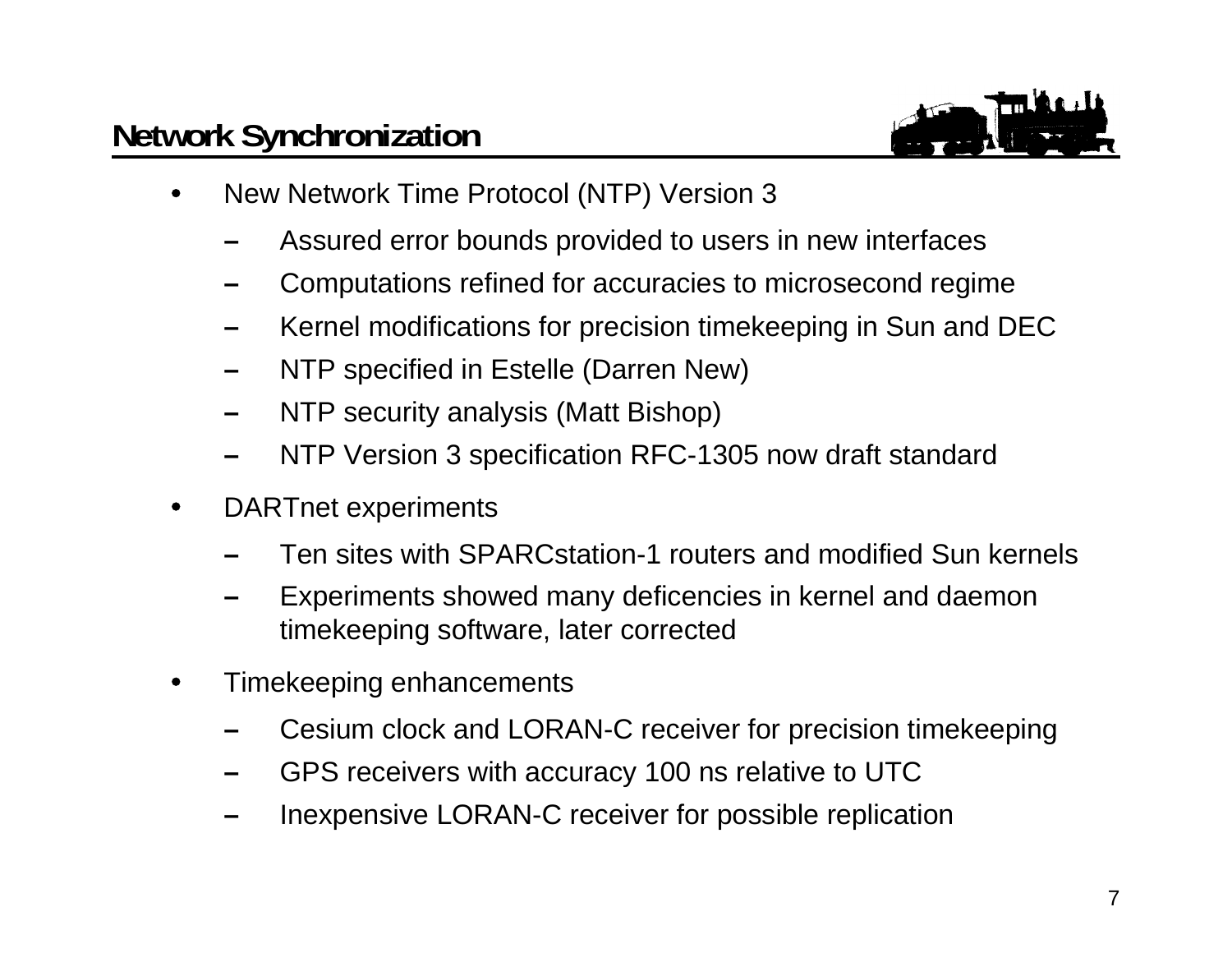

#### **Strawman Architecture Overview**



- • 3/4-node demonstration network
	- Intended primarily as testbed for synchronization, reservation and scheduling algorithms; links won't carry traffic until later
	- **–** Data transmission may be serial using commercial crossbar switches or parallel using fabricated ones at 600Mbps to 2Gbps
	- FDDI for reservation and backup data
	- **–**Node processors use SPARCstation IPC
	- **–**Host processors use Sun SPARCstation and DEC Alpha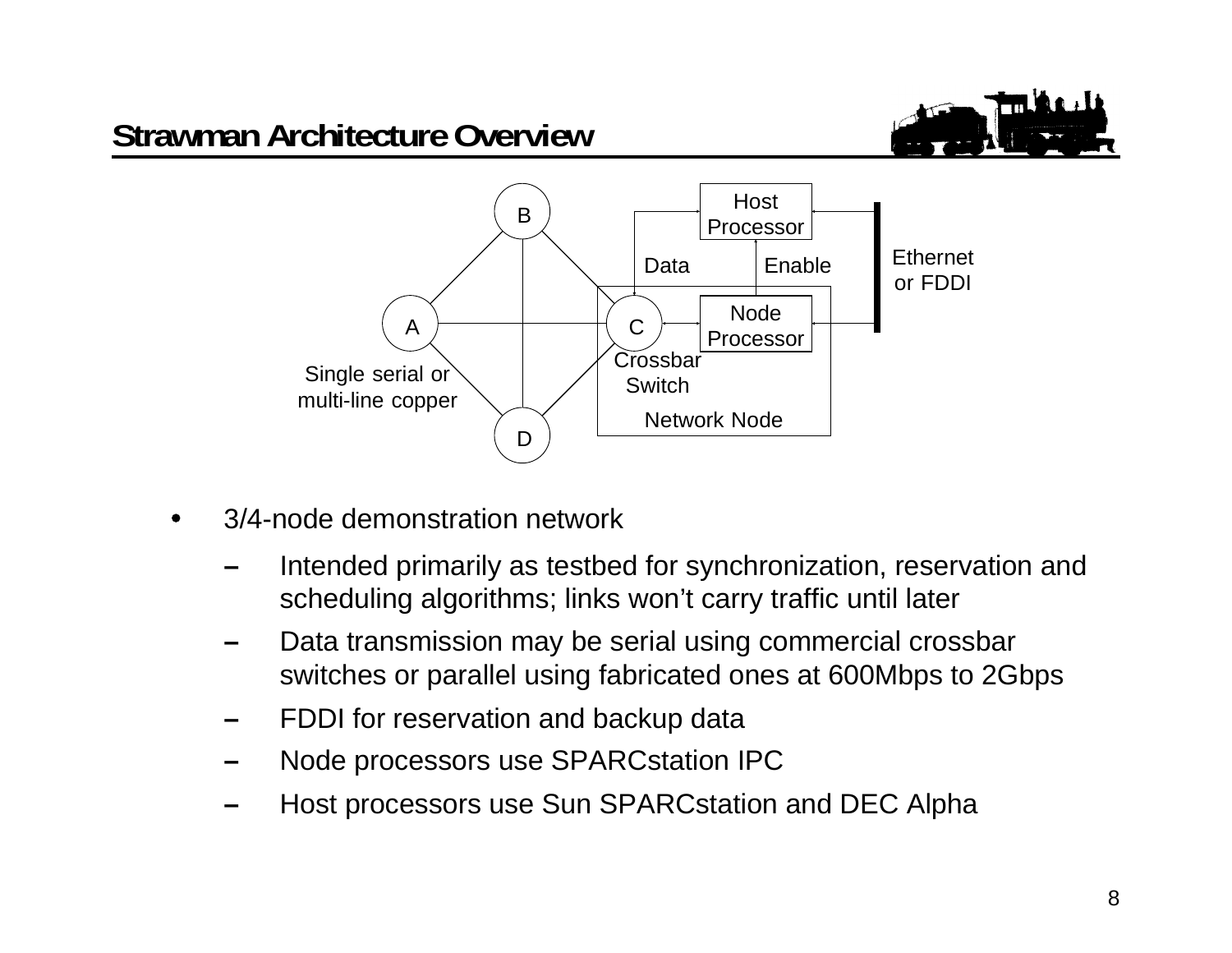# **Crossbar Switch and Controller**





- •Master clock VCXO controls all node functions; synchronized with NTP
- •Slot counter establishes duration of configuration
- •Latched switch controller establishes configuration and enable lines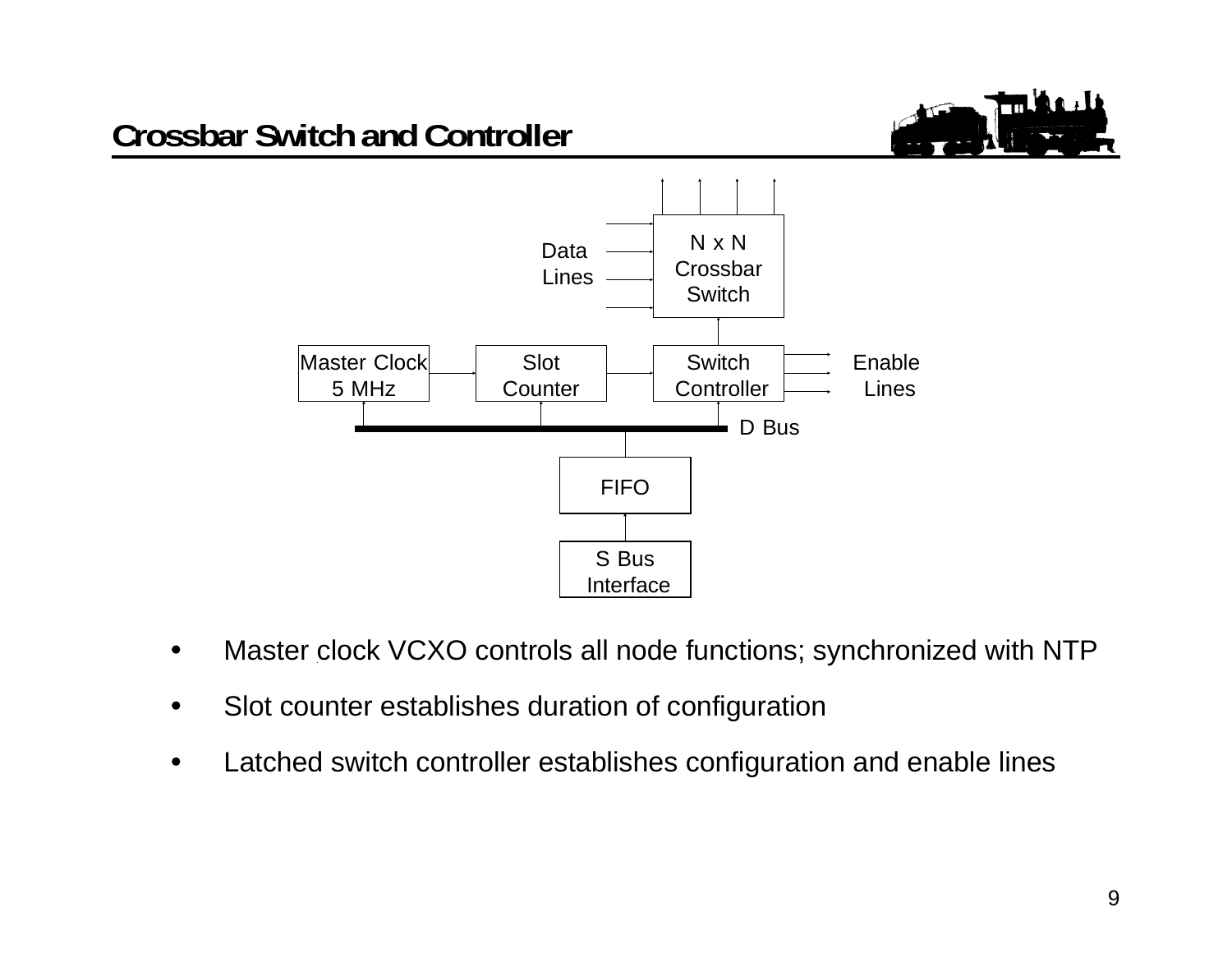

## **Timestamp Capture**



- •Used to capture timestamps upon arrival and departure of hello bursts
- •On counter overflow, enable ID and clock counter latched in FIFO
- • Counters provide programmable delay for simulation and/or delay compensation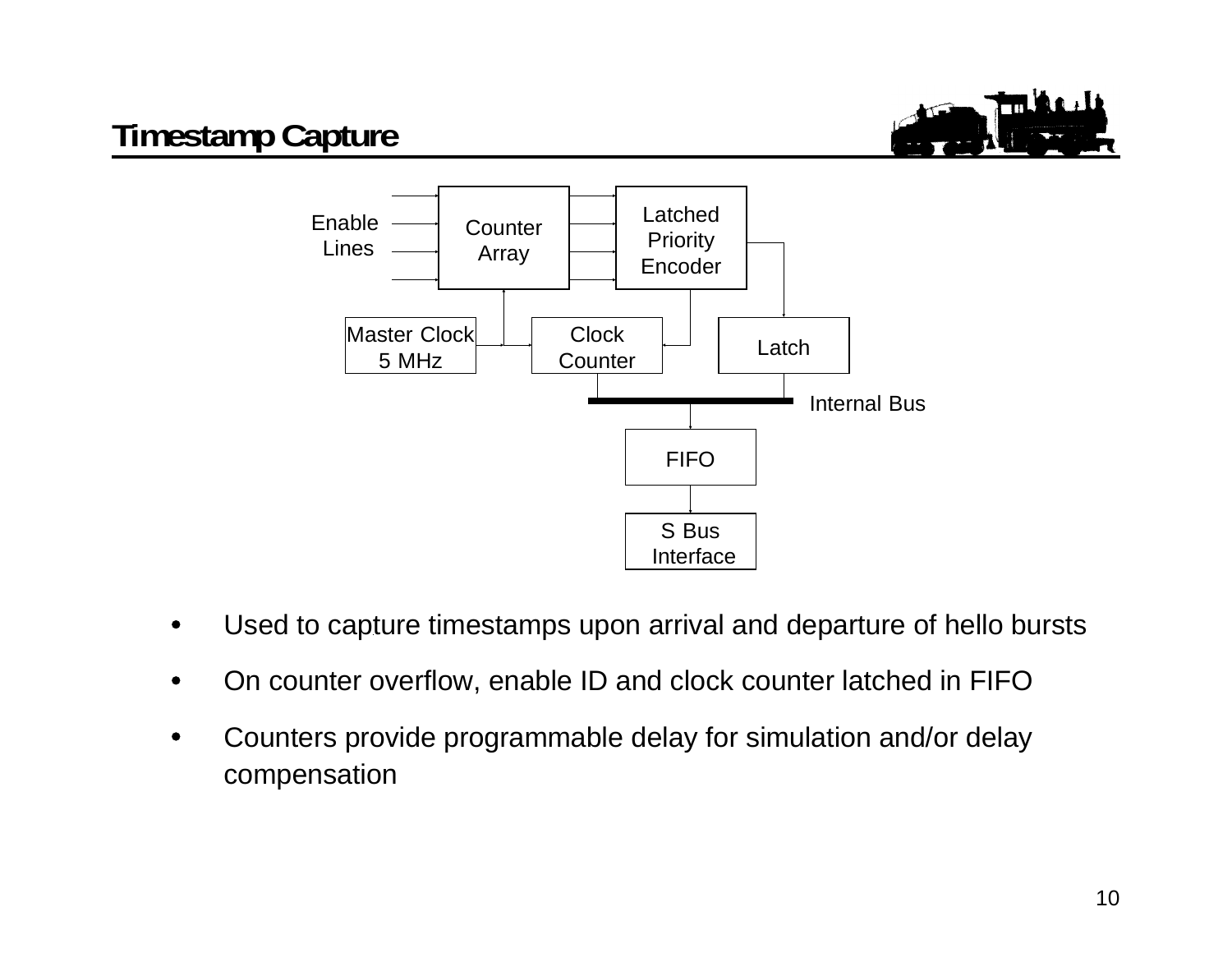





- •Transceiver uses TAXI chipset and optical interfaces at 200 Mbps
- $\bullet$ Can handle full-duplex transfers at DMA speeds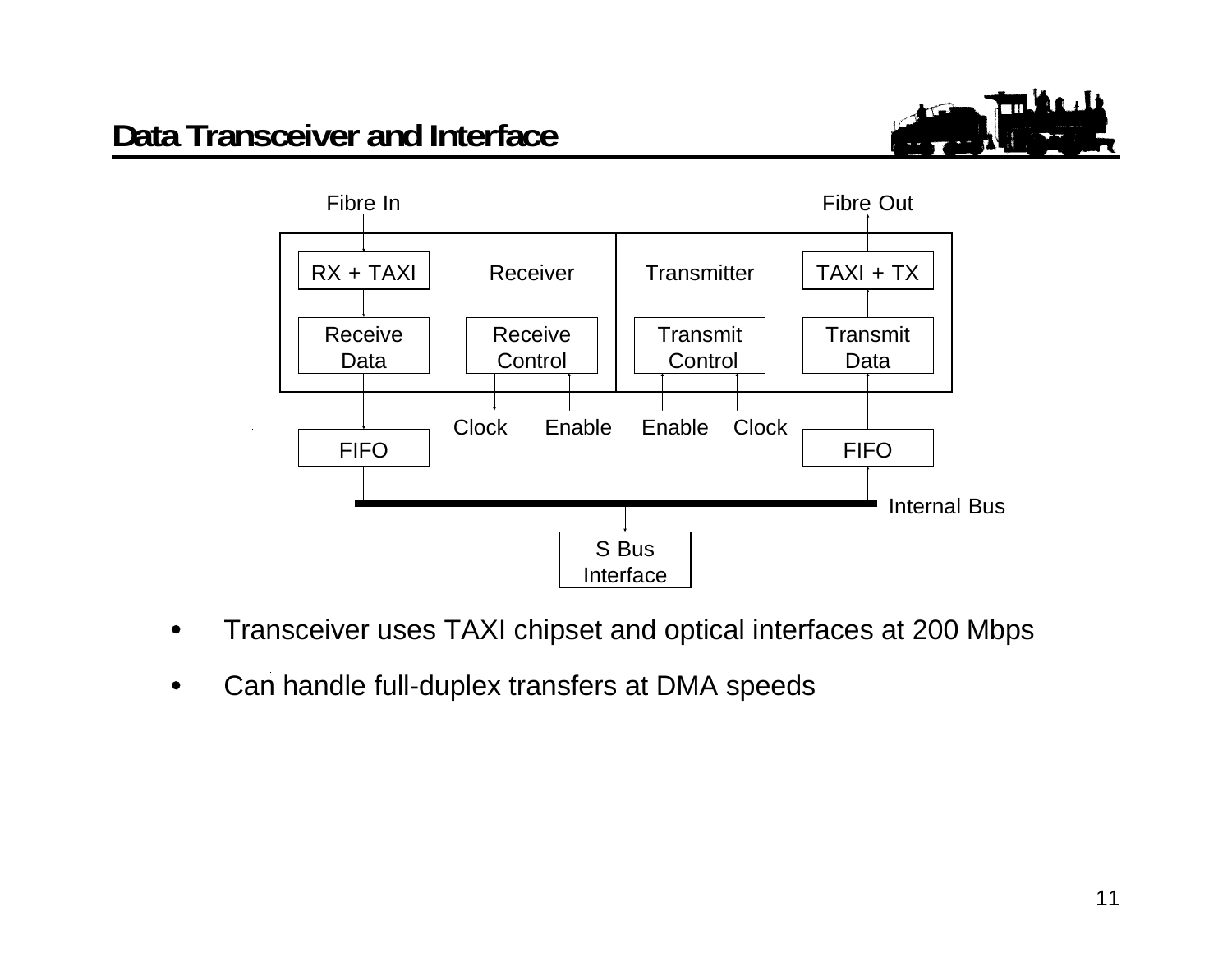





Time

**–**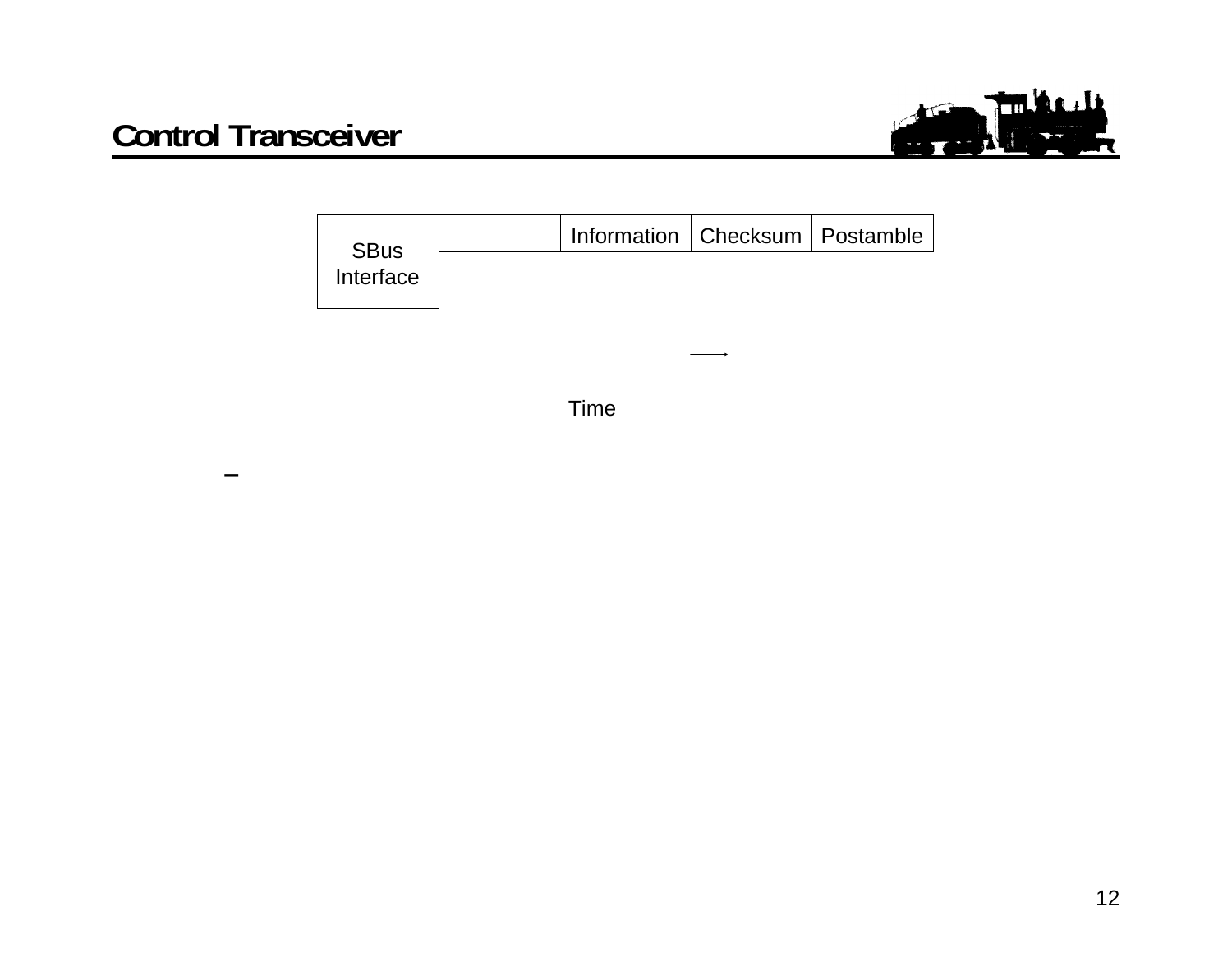## **Link Delay Unit**





- •Operates at link speeds of up to possibly several hundred Mbps
- •Input and output units consist of 32-bit shift registers
- •Delay unit operates as 32x1M FIFO
- •PLO lockup time is basic switching-time limitation
- •May use out-of-band network synchronization for preliminary evaluation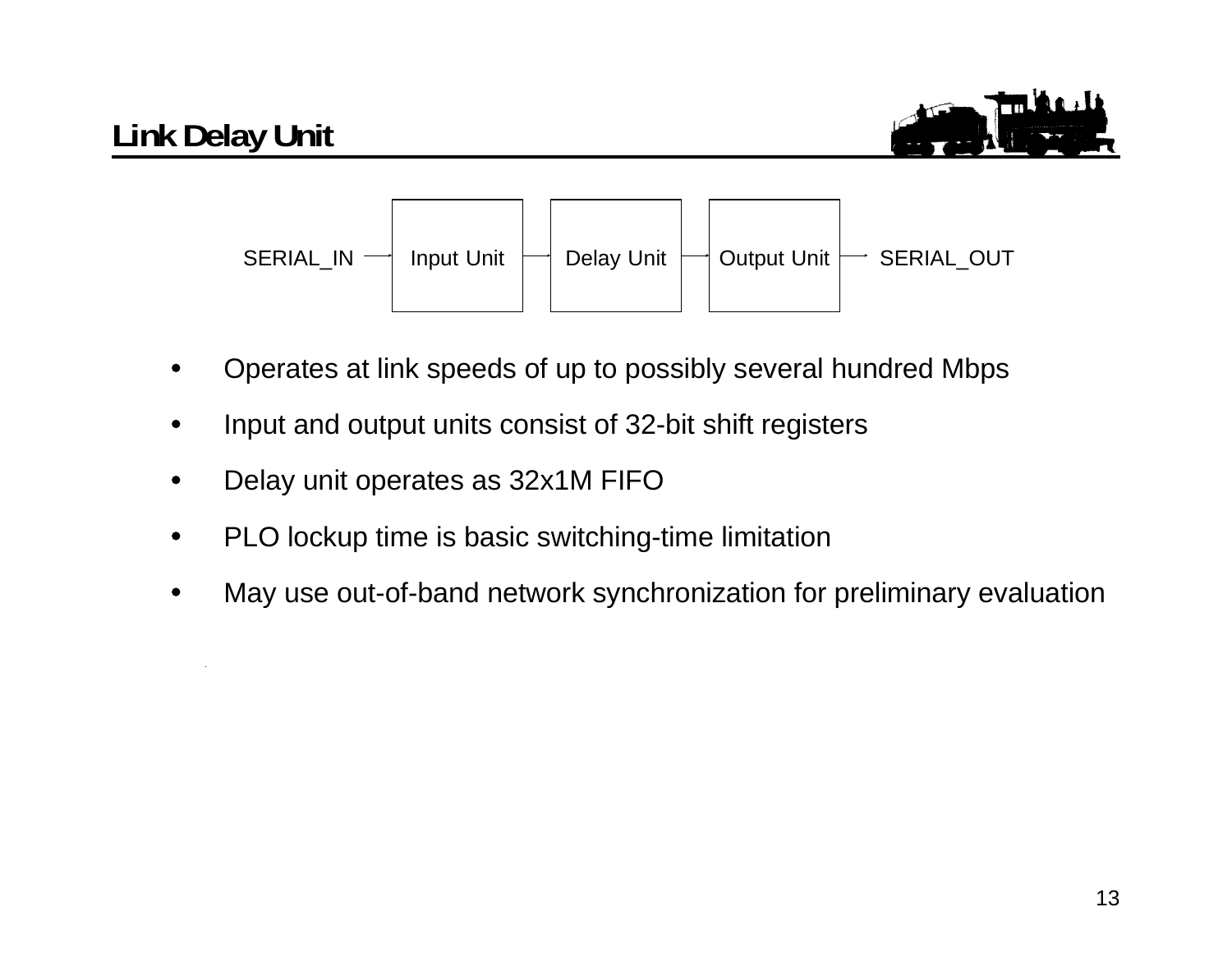

- • Techniques borrowed from parallel, discrete-event simulation (PDES)
	- **–**Provides for control of network logical clock (not real-time)
	- **–**Preserves relative ordering of events (reservations)
	- **–** Requires analysis of state space and calculation of future dependencies as the result of received reservation requests
- • Conservative (deterministic) techniques
	- **–**Search state space to develop dependency graph (lookahead)
	- **–**Advance logical clock when logical paths merge (Chandy-Misra)
	- **–**Detects when bursts can be sent early while avoiding collisions
- • Optimistic (nondeterministic) techniques
	- **–**Remember hello bursts and state transitions for some interval
	- **–** Detect schedule inconsistencies using message digest included in hello burst.
	- Notify hosts when inconsistency detected and rollback to prior stable state (timewarp)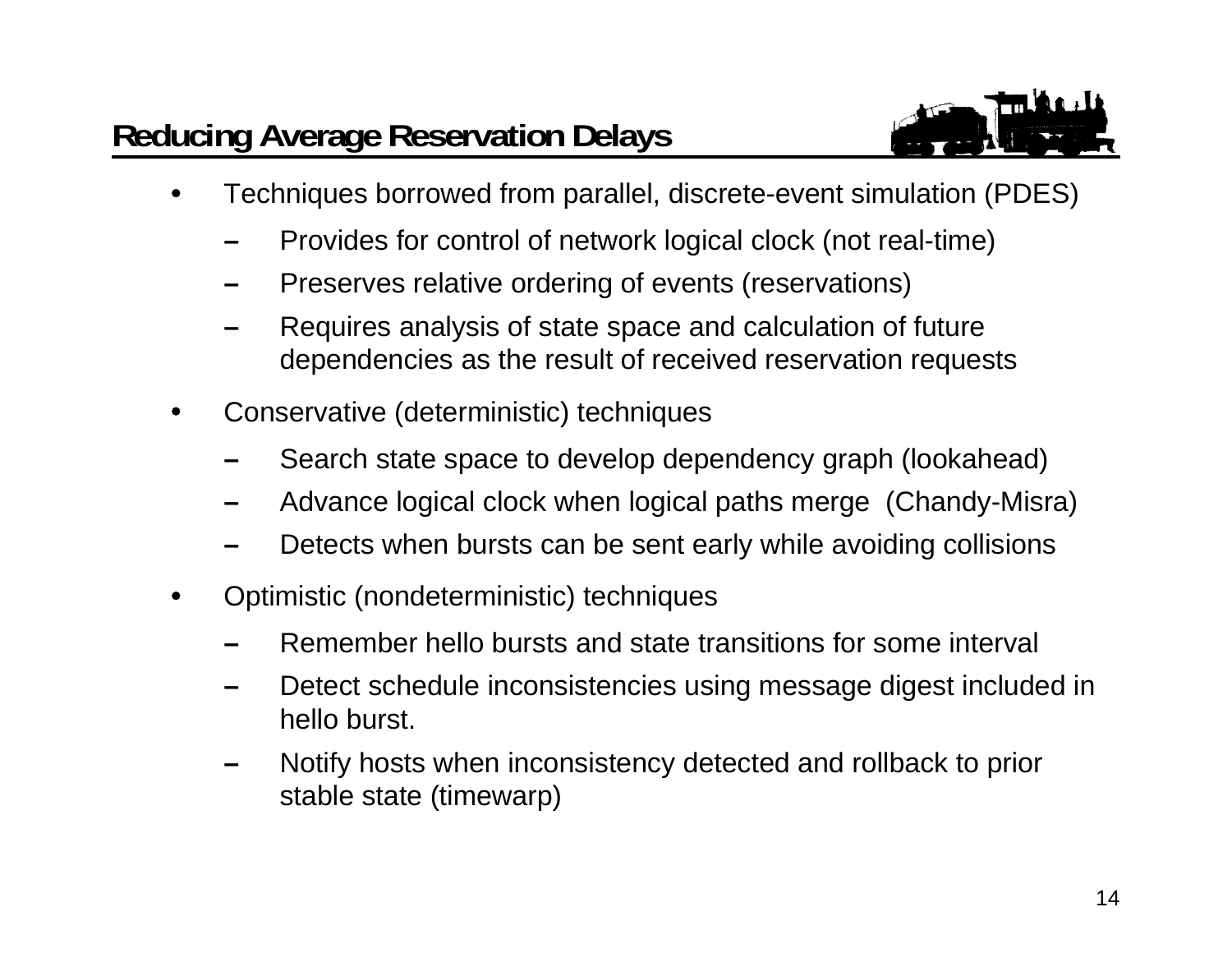# **Early Commit**



- • Assume network topology and individual link delays are known in advance
- • When a reservation is heard, save it and determine when it will arrive at every other node until the destination
- • At each arrival run the scheduling algorithm to see if the burst can be scheduled without conflict
	- **–** If so and a schedule has not been computed, compute the schedule and delete the reservation
	- **–** If so and a schedule has already been computed, delete the reservation
	- **–**If not, save the reservation and continue
- • When the reservation arrives at the destination, compute the schedule if not already computed, and delete the reservation,
- •While this is compute-intensive, there are many heuristic optimizations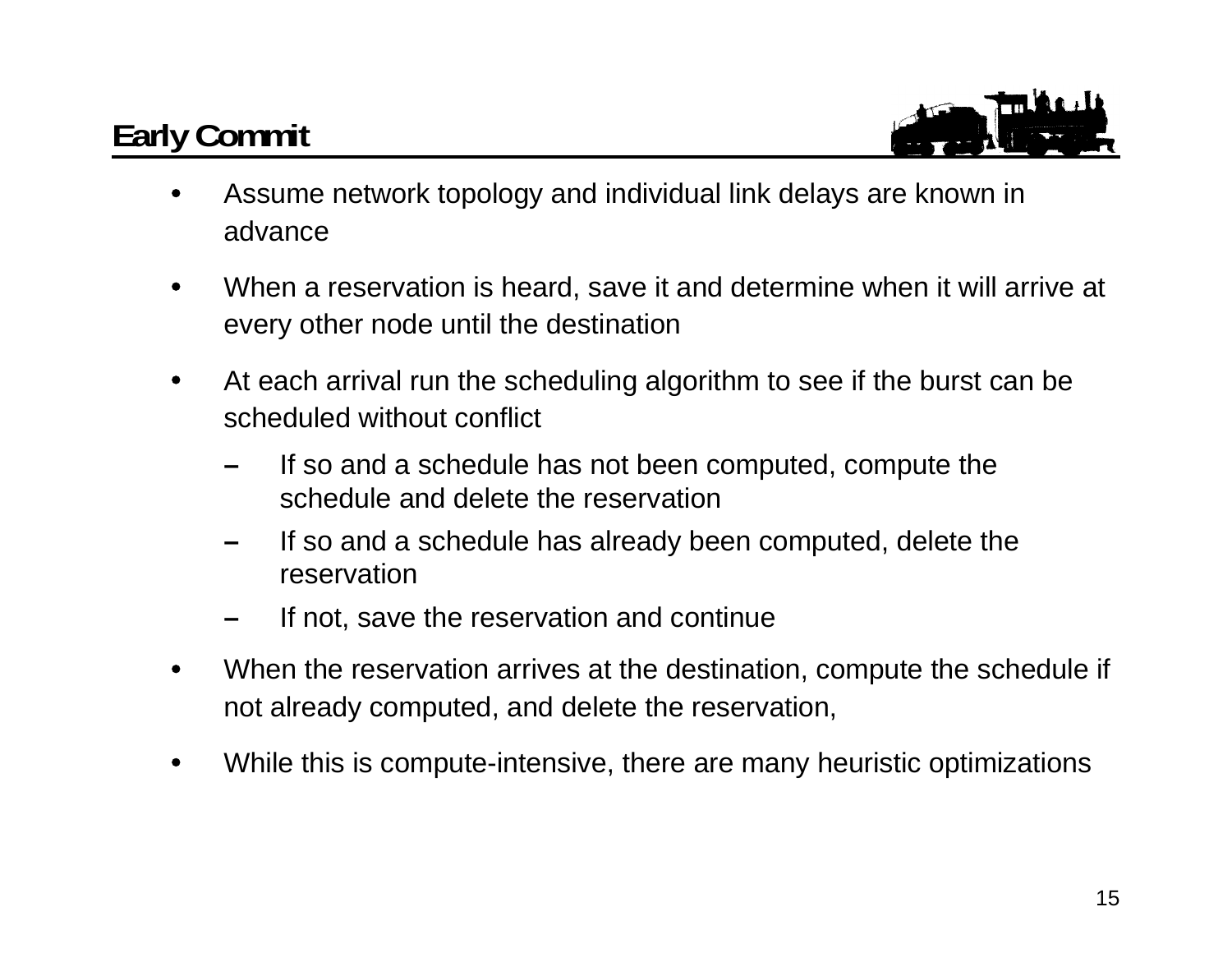## **Reducing Vulnerability to Errors**



- •Note that nodes do not see the data, so don't know if collisions occur
- • Assume that correct operation can be verified only by comparing the schedules computed by each node with that for all other nodes
- • This can be done efficiently by including a crypto-checksum or message digest (e.g., MD5) of the calculated schedule in every hello burst
- • Assume hello-burst synchronization is preserved, which amounts to an out-of-band signalling channel
- • Assume bursts can only be lost (fail-stop) and uncorrupted (non-Byzantine) in replicated, communicating, finite-state machine model
- Recovery from errors uses the same technique as optimistic PDES by rolling back (possibly more than once) to a prior stable state and running through saved hello bursts until missing burst(s) are found
- •This compute-intense operation is not expected to occur very often(!)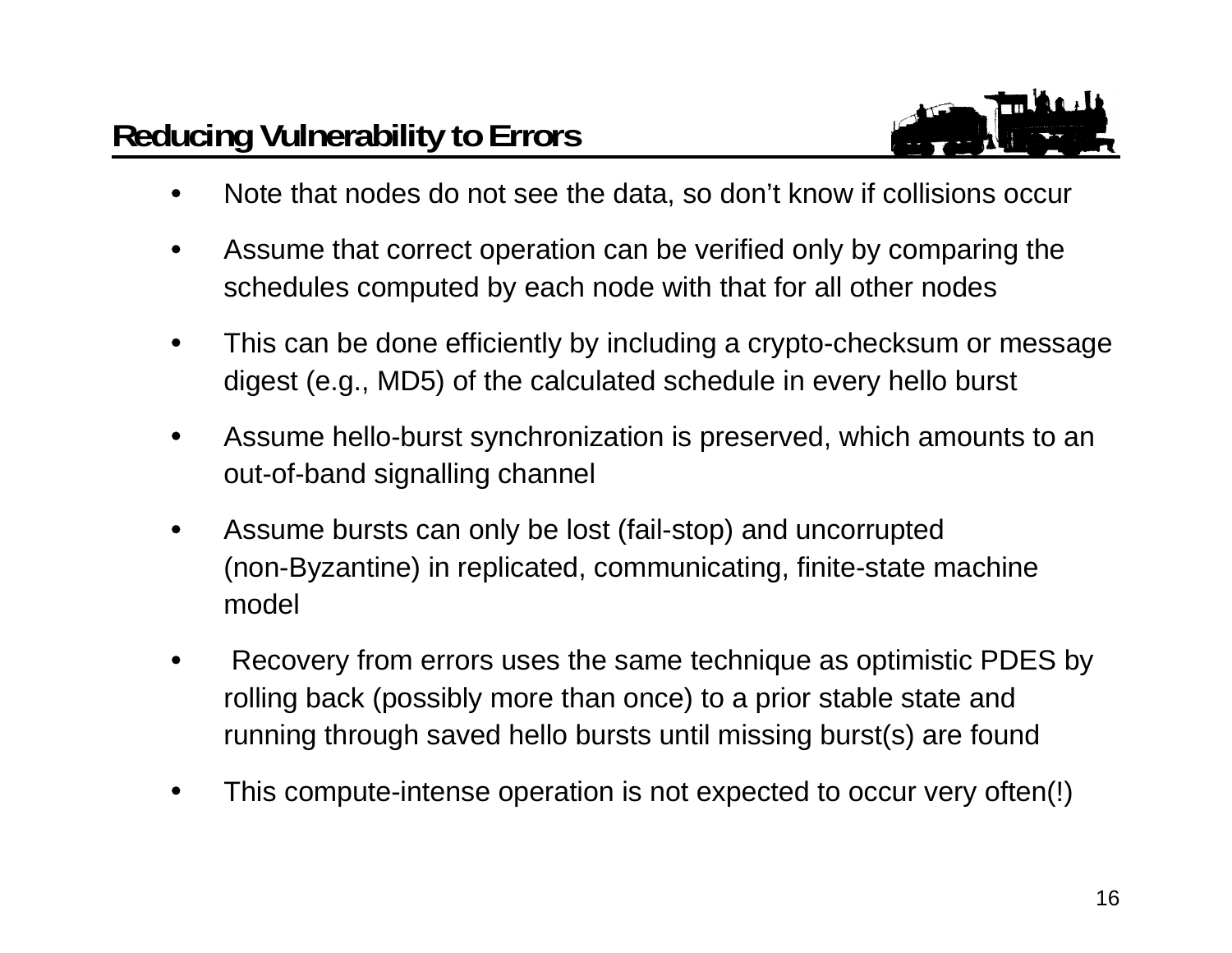#### **Synchronization Issues**



- • There are two ways to synchronize the network:
	- **–**Using NTP and occasional timestamps exchanged in hello bursts
	- **–**Using GPS or (cheap) LORAN-C timing receivers at each node
- • Experiments with NTP and conventional workstations suggest hosts can be synchronized to the network to within a few tens of microseconds using software timestamps; this requires:
	- **–**Minor kernel driver modifications which reduce timestamp latency
	- SunOS, Ultrix and OSF/1 kernel hacks to implement NTP phase-lock loop in the kernel,
- • Where guard times in this order (i.e., a few kB at 1Gps), can be tolerated, this avoids the requirement for the messy enable signal, since the node can signal the host with the computed transmission time
- • For better accuracy, SBus interface can be used as a disciplined (adjustable frequency) oscillator and set of software-readable counters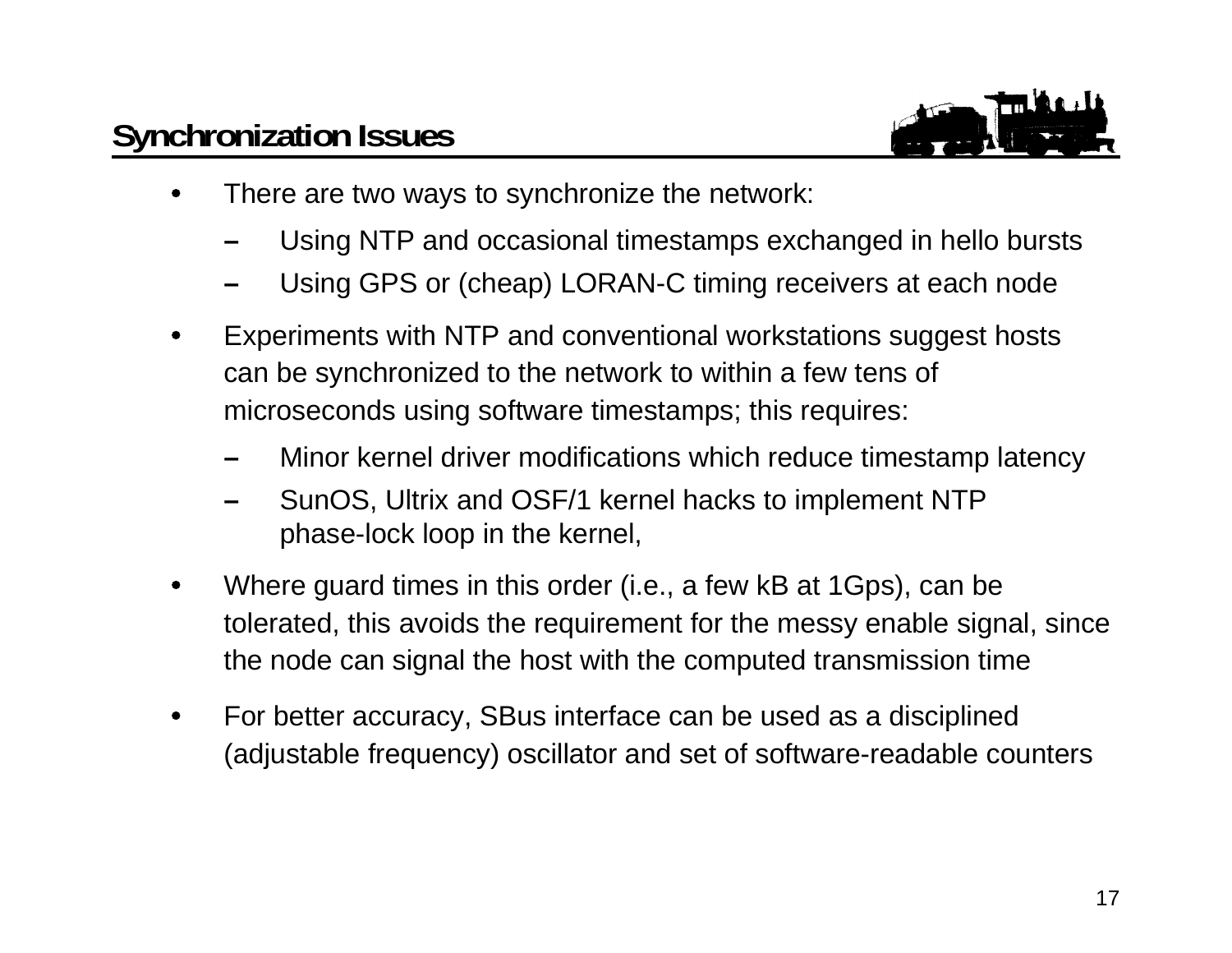## **Lessons Learned**



- • Scaling up in size and speed can be easy or hard
	- **–** The current rate of 1 ms/reservation is sufficient for an NSFnet topology with 13 nodes and 2-ms frames, but not much larger
	- **–** One approach is to scale the frame size with the number of nodes; another is to use quasi-persistent scheduling in which the dwells are adjusted incrementally as a function of node utilization
- • Synchronization turned out to be harder than it first appeared
	- **–** All kinds of cruft appeared in the error budget due to sloppy hardware and kernel code
	- **–** The NTP algorithms had to be intricately tuned to extend the range of operation to the microsecond regime
- • The toughest nut to crack is probably the robustness issue
	- **–**The techniques of PDES are particularly promising
	- So are the techniques of fault-tolerant distributed computing
	- **–** However, fault propagation needs to be studied and bounds developed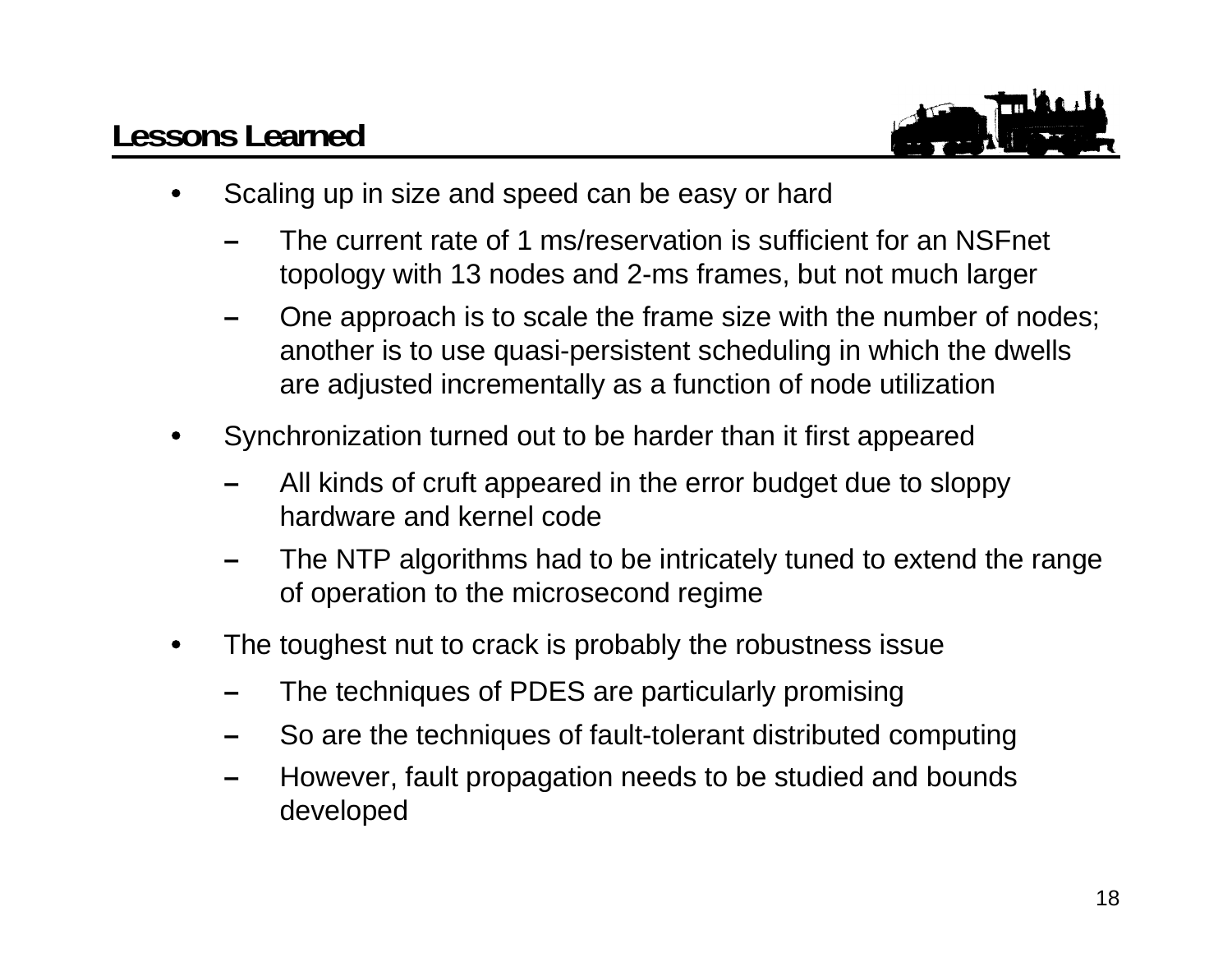## **Future Work**



- • Algorithms
	- **–**Improve scheduler speeds
	- **–**Reduce reservation delays (Early Commit)
	- **–**Reduce vulnerability to errors and node crashes
	- Design multicast NTP for synchronization
- • Hardware and software
	- **–**Integrate strawman hardware and software components
	- **–**Complete testing of Lowball board for Suns
- $\bullet$ High<sup>2</sup>ball
	- COMSAT Labs does all the work
	- **–**We have all the fun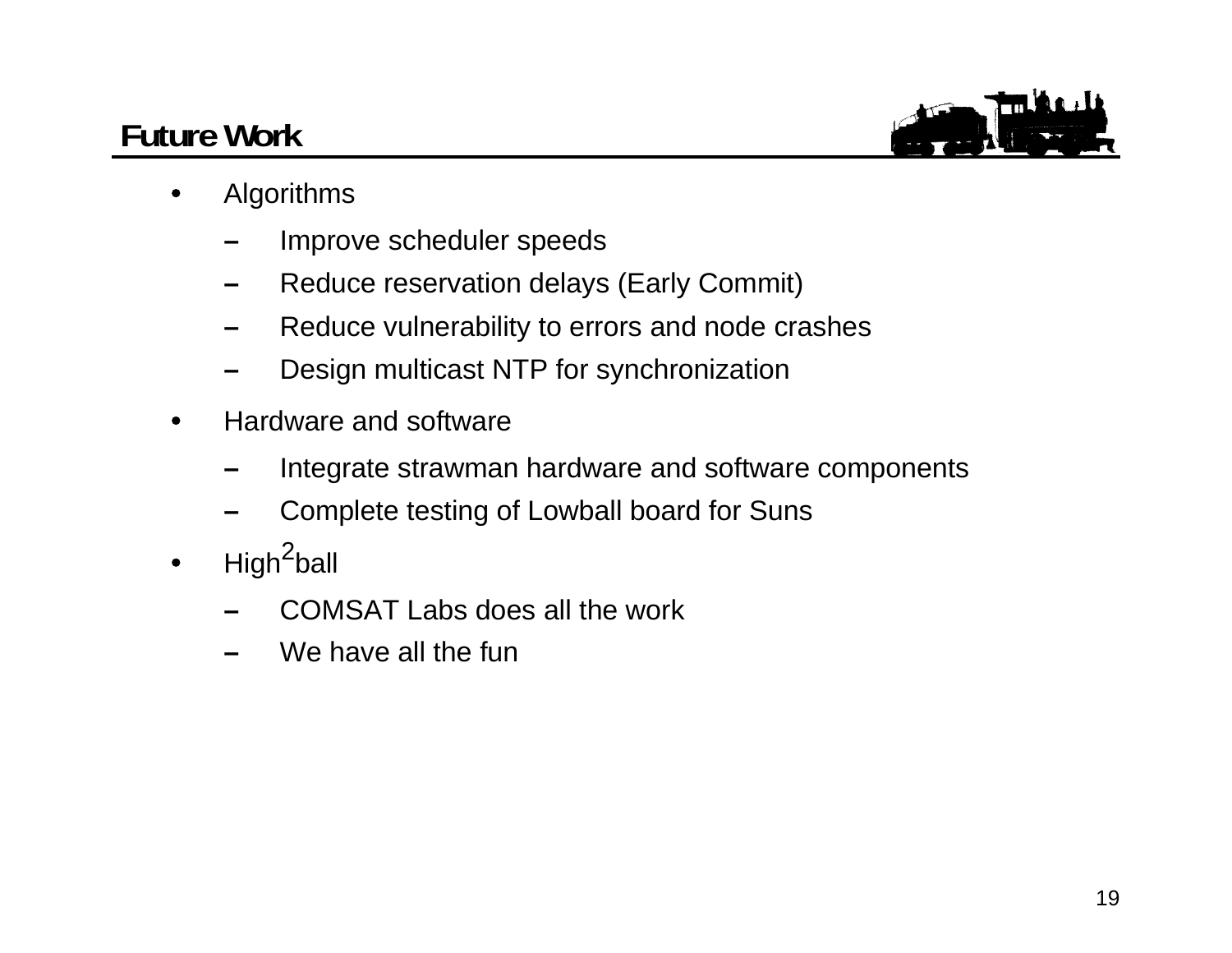# High<sup>2</sup>ball



- • DARPA/NASA Advanced Communication Technology Satellite (ACTS)
	- **–** Satellite provides 622 Mbps in three satellite-switched beams to selected earth terminals
	- **–** 3-meter antenna comes complete with 18-wheeler and concrete base
	- **–**Satellite to be launched next year
	- **–**Experiments run up to three years
- • HPCCI Proposal (\$1.1M over three years)
	- **–**COMSAT Labs builds (3) 622-Mbps HPPI/SONET Multiplexors
	- **–** The Multiplexors are installed along with matching SPARCstations at existing supercomputer sites
	- **–**UDel ports the Highball technology to ACTS
	- UDel designs and conducts experiments using existing DARTNET technology